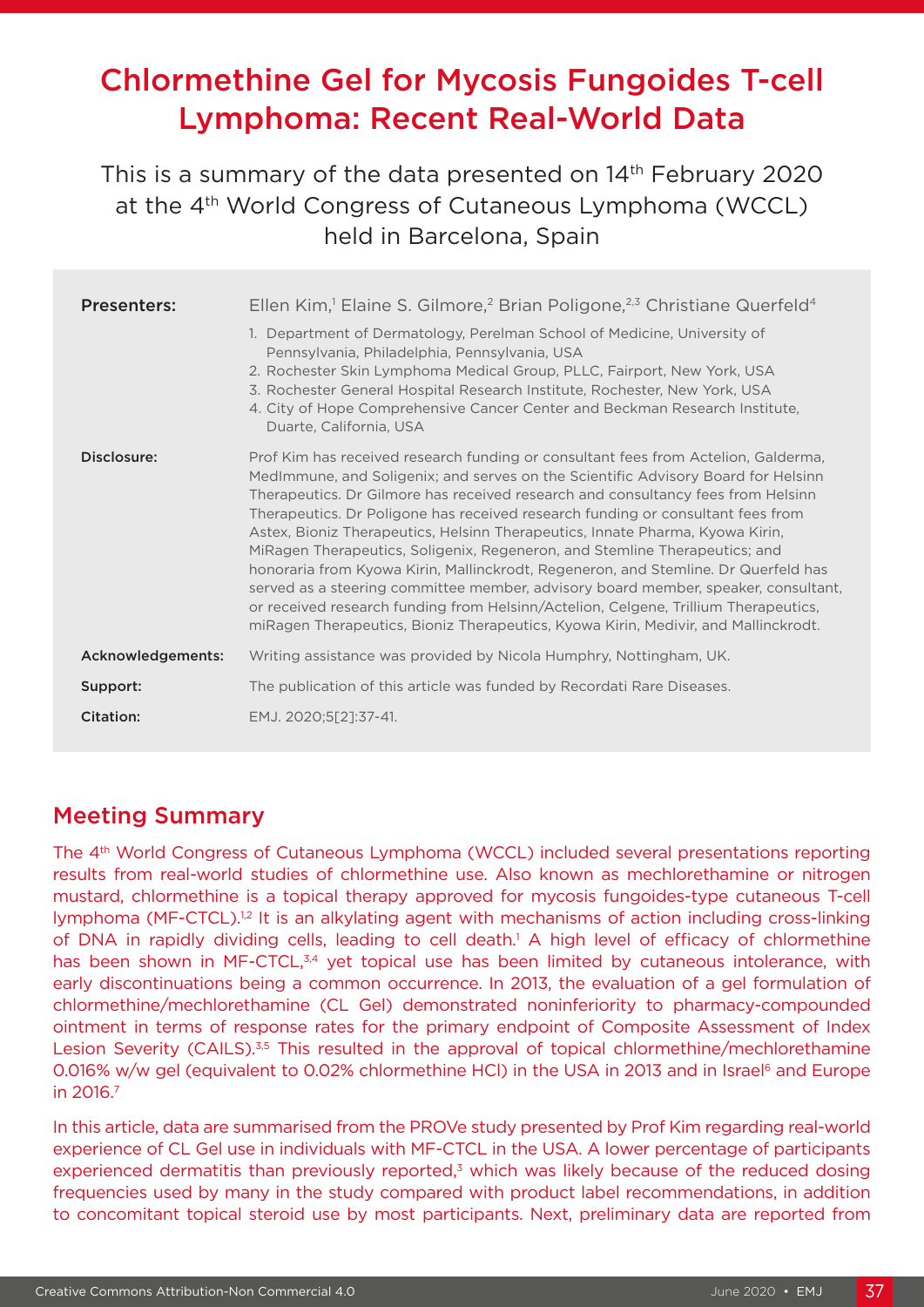the ongoing MIDAS study investigating contact dermatitis associated with CL Gel, presented by Dr Gilmore and Dr Poligone. These data suggest that people with MF-CTCL who develop dermatitis may possess a generalised allergic phenotype. Finally, a summary of Dr Querfeld's presentation of results from a USA study that revealed an association between number of patients treated (physician experience) and treatment duration for clinicians prescribing CL Gel to patients affected by MF-CTCL.

# The PROVe Study: Real-World Experience with Chlormethine Gel and Other Therapies in the Treatment of Patients with Mycosis Fungoides-Type Cutaneous T-Cell Lymphoma

#### Professor Ellen Kim

An enhanced understanding of real-world CL Gel usage could help improve the management of patients with MF-CTCL. The objectives of the PROVe study were to describe and assess treatment patterns, efficacy, safety, and healthrelated quality of life outcomes (HR-QoL) in patients with MF-CTCL treated with CL Gel and other therapies in a real-world setting.<sup>8</sup> This prospective, open-label, single-arm, observational study enrolled 298 adults (mean age: 61.7 years; male: 60.1%; Stage IA/IB: 60.4%) in 46 centres across the USA who were actively using topical CL Gel during standard-of-care visits. Approximately 78% of participants were receiving concomitant skin-directed therapy and 30% were receiving concomitant systemic therapy. Clinical response was defined as ≥50% reduction from baseline in body surface area involvement at 12 months. Skin disease-specific HR-QoL was assessed by the Skindex-29 questionnaire score.<sup>9</sup> Patients were followed-up for 2 years. The study used 'by-time' statistical analysis to examine the different response patterns over time during CL Gel treatment.

At 12 months, 45.1% of those with Stage IA–IB MF-CTCL (n=180) showed a clinical response to treatment, with the peak response occurring at 18 months. Approximately 37% of these patients who responded showed a clinical response at 1 month and 67% at 18 months. Compared to a pivotal randomised controlled trial of CL Gel in  $2013$ <sup>3</sup> peak clinical response was higher (66.7% versus 55.7%, respectively) in the PROVe study, but occurred later. This is likely because

of the flexibility in dosing with more gradual dose escalation which was permitted in the PROVe study.

Post hoc by-time analysis was used to highlight changing response rates over time (all MF-CTCL stages), in which considerable variation in treatment response was observed. Early responders typically showed a clinical response at 1–4 months of treatment, whereas some late responders did not show a clinical response until 17 months following treatment initiation. Over the 2 years of the study, responders reported significantly better HR-QoL than nonresponders. The weighted mean Skindex-29 scores for impairment of emotions, symptoms, and functioning, for which higher scores indicate lower HR-QoL or higher impact of disease, were 26.6 versus 36.2, 25.3 versus 34.4, and 13.3 versus 21.2, respectively (p<0.001). Knowledge of these factors can help patients with MF-CTCL, and healthcare practitioners set expectations regarding typical response timelines.

As of February 2019, approximately half of the participants (44.6%) had experienced ≥1 CL Gel-related adverse event (AE), of which 93.0% were "skin/subcutaneous tissue disorders" at the application site.10 AE included mild-to-moderate dermatitis (12.8%), pruritis (9.7%), and skin irritation (7.4%).<sup>10</sup> A serious AE occurred in 8% of patients, but none were CL Gel-related.10 Overall, a lower rate of skin-related AE was observed during the PROVe study compared with the pivotal 2013 study, $3$  which is likely because of concomitant topical corticosteroid use (the majority of participants had been receiving treatment for >30 days prior to the trial) and flexibility in the dosing schedule within the PROVe study.

Based on the dosage used during the clinical development programme, CL Gel product labels recommend that the 0.016% w/w gel is applied once daily.<sup>1,2</sup> However, treatment should always be suspended if skin ulceration, blistering, or moderate-to-severe dermatitis is observed.<sup>1,2</sup>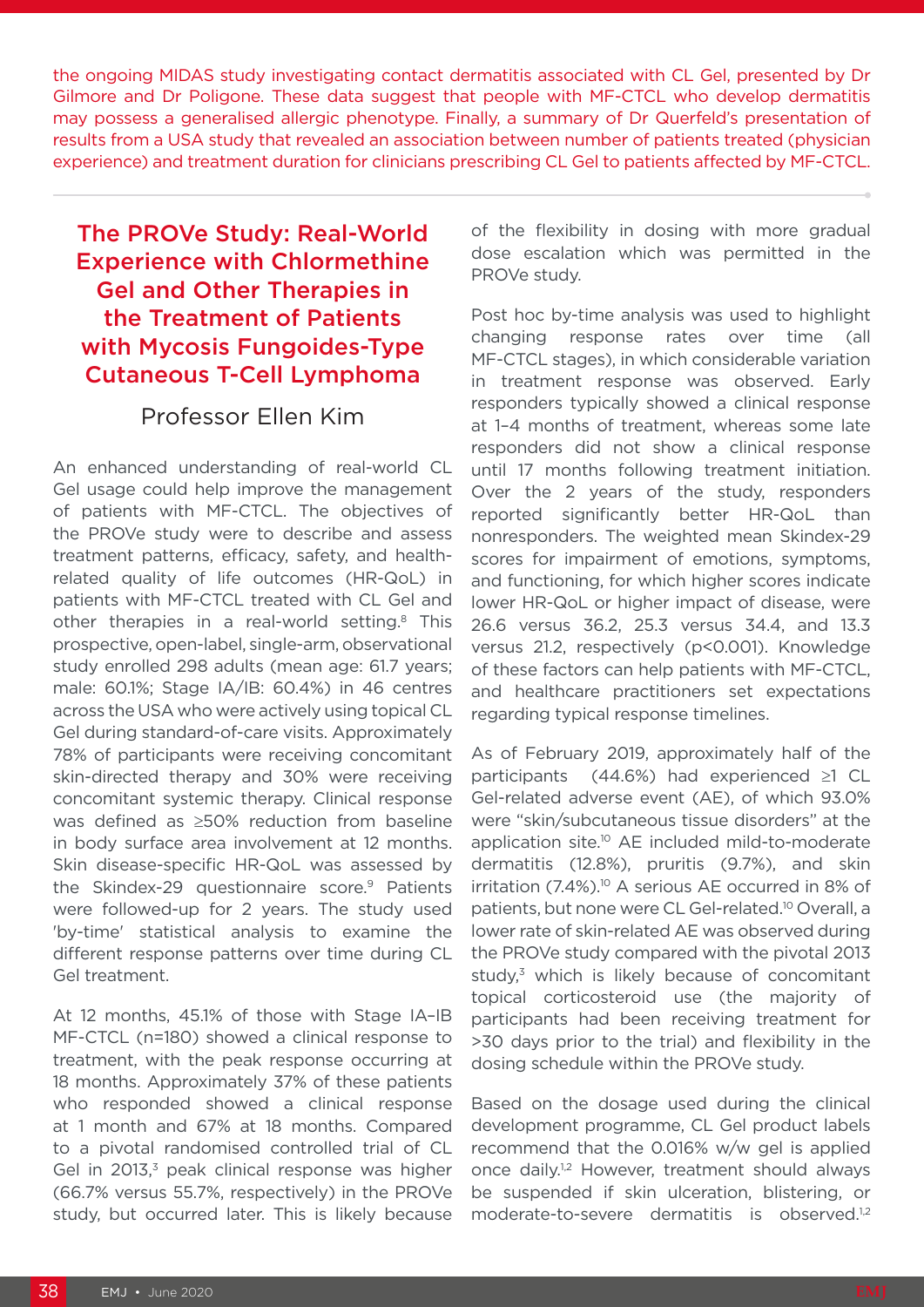Treatment can be restarted at a reduced frequency of once every 3 days once symptoms improve, and then gradually increased.<sup>1,2</sup> In the PROVe study, most participants (75%) applied CL Gel once daily, but a dose frequency change occurred during treatment in 63% of participants, and 29% experienced a dose interruption.<sup>10</sup> This suggests that, for some participants, physicians decided to scale down the treatment to a lower frequency according to individual need or characteristics and indicates that continued treatment and close follow-up is important to maximise response potential.

The PROVe study is the largest prospective, observational study of real-world CL Gel use in the USA to date. In this setting, nearly one-third of participants with Stage IA-IB MF-CTCL showed a clinical response at Month 12, with two-thirds responding at Month 18. CL Gel was well tolerated with responders reporting significantly improved HR-QoL compared with nonresponders.

# Incidence and Types of Contact Dermatitis, with Molecular Signature Patterns, After Chlormethine Gel Treatment in Patients with Mycosis Fungoides-Type Cutaneous T-Cell Lymphoma: The MIDAS Study

#### Doctor Elaine S. Gilmore and Doctor Brian Poligone

Cutaneous reactions at the site of CL Gel application can lead to noncompliance and treatment discontinuation.5 The MIDAS study was designed to investigate the incidence, form, and severity of cutaneous reactions, particularly contact dermatitis, following treatment with CL Gel in adults with Stage IA-IB MF-CTLC.<sup>11</sup> MIDAS is an ongoing Phase II, nonrandomised, openlabel, split-face, two-arm study. Over a 4-month period, participants apply the gel once nightly to an area  $\geq 8$  cm<sup>2</sup> containing representative mycosis fungoides lesions; one-half of these lesions per patient are also treated once daily with triamcinolone 0.1% corticosteroid ointment. Participants who develop contact dermatitis are patch tested to characterise the reaction and

identify causative agents, and biopsies are taken for pathohistological analysis and T-cell receptor (TCR) sequencing.

Contact dermatitis can be either a nonspecific skin response (irritant contact dermatitis) or a delayed hypersensitivity reaction to allergens (allergic contact dermatitis [ACD]). In the MIDAS study, these two forms of dermatitis were measured using the scoring atopic dermatitis (SCORAD)12 and scoring dermatitis (SCORD; a derivative of SCORAD currently under development) grading systems. Each system provides an overall score that increases with dermatitis severity.

Preliminary data from the MIDAS study indicate that roughly one-third of participants enrolled so far (n=26) developed severe contact dermatitis, with most of these cases being ACD. CAILS assessment showed similar clinical responses to CL Gel with or without concomitant corticosteroid treatment over 6 months. However, the average poorer SCORD score appeared to be much lower in the former group, suggesting that concomitant topical corticosteroid use may reduce the severity of dermatitis during CL Gel treatment.

Patch test results from participants who developed severe contact dermatitis revealed that the majority showed 2–3 positive reactions at 96 hours following application and that roughly two-thirds also reacted to numerous, seemingly unrelated allergens. Interestingly, histopathologic analysis has so far indicated that the skin reactions are characterised by a superficial and deep lymphocytic infiltrate with spongiosis and eosinophils, reminiscent of an insect or spider bite. Clinical responses have been observed in patients who developed either irritant contact dermatitis or ACD during treatment, despite previous unsuccessful topical steroid therapy.

As part of the MIDAS study, dermatitis lesion biopsies are being analysed by TCR sequencing to identify differentially abundant TCR clones, and repertoire similarity is being assessed using Morisita's index. Preliminary data show that lesions contain novel clones, as well as an expanded population of pre-existing clones, but repertoire similarity in comparison to control biopsies (not exposed to CL Gel) varies between patients. In some participants, clinical response to CL Gel correlates with TCR molecular clonality.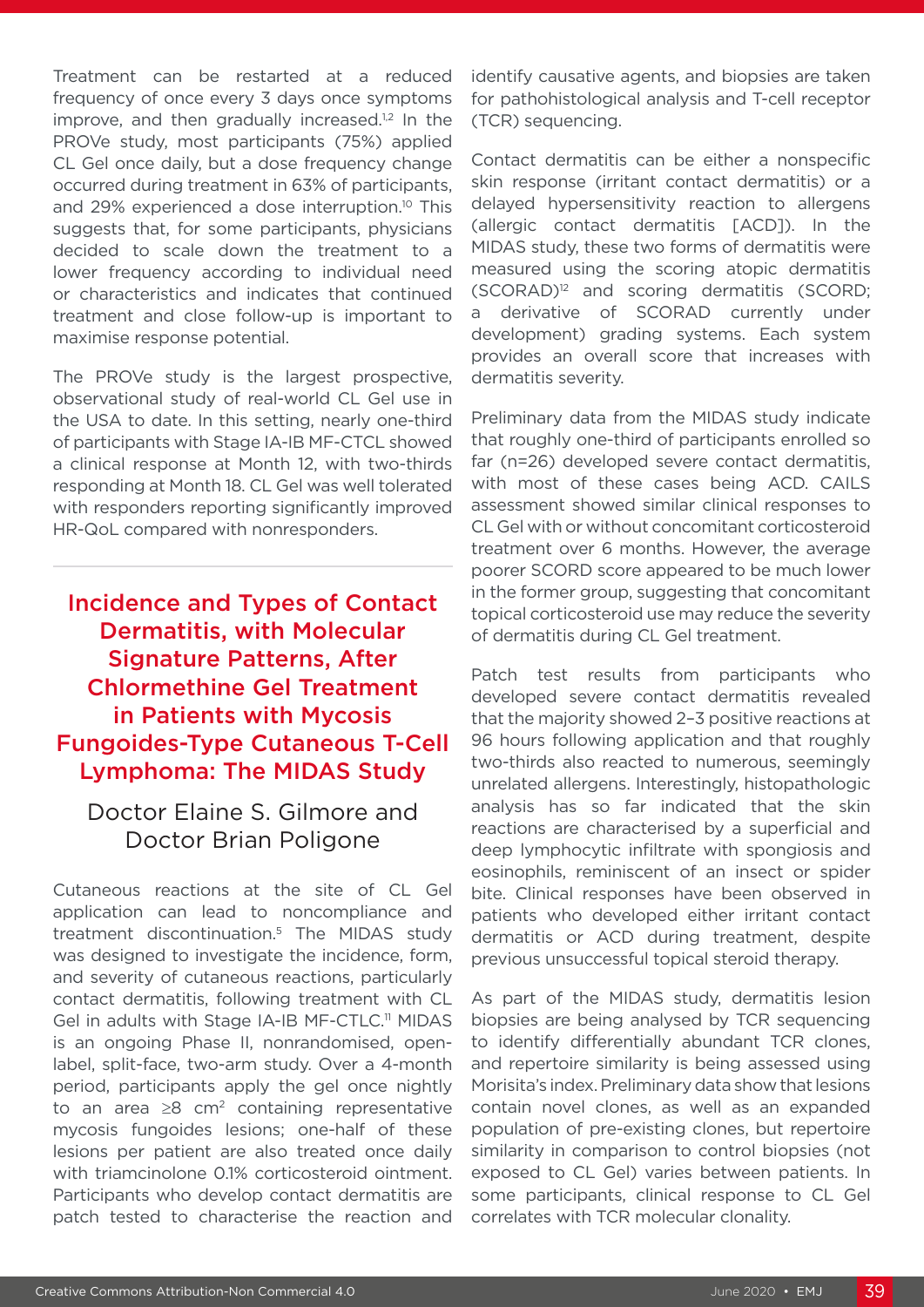

#### Figure 1: Infographic illustrating the association of patient volume with treatment duration (number of dispensed prescriptions).

Compared to clinicians with many patients with mycosis fungoides-type cutaneous T-cell lymphoma (right), those with fewer patients (left) were more likely to have patients that discontinued mechlorethamine at an early stage of treatment.

The longer treatment duration and lower rate of early discontinuation for patients treated by clinicians with high patient volumes may be attributable to the clinicians' experience in managing patients with mycosis fungoides-type cutaneous T-cell and treatment-related adverse events such as dermatitis. Early discontinuation of CL Gel treatment may therefore represent a lack of physician experience regarding setting patient expectations and educating them on treatment adherence and toxicity.

In conclusion, preliminary results from the MIDAS study indicate that roughly one-third of people with MF-CTCL using CL Gel develop severe contact dermatitis, mostly ACD. Data suggest that those who develop ACD may possess an allergic phenotype that predisposes them to cutaneous reactions to common allergens. Contact dermatitis lesions that develop during treatment appear to show a clonal expansion of both pre-existing and novel TCR clones. Overall, patch testing appears to represent a useful tool for understanding the presentation of dermatitis in patients with MF-CTCL treated with CL Gel, which could help dermatologists improve management of this condition. The addition of topical corticosteroid to CL Gel treatment in this study did not impact efficacy but resulted in significantly less dermatitis. Future clinical trials are needed on larger patient cohorts to further the understanding of skin reactions to CL Gel, such as the REACH study by EORTC which plans to enrol 100 participants.<sup>13</sup>

# Chlormethine Gel Treatment Duration as a Function of Clinician-Level Patient Volume for Mycosis Fungoides-Type Cutaneous T-Cell Lymphoma

### Doctor Christiane Querfeld and Doctor Brian Poligone

Early discontinuation of CL Gel in people with MF-CTCL is often attributed to dermatitis, yet it is unclear whether other factors may also play a role. Dr Querfeld described the results of a recent USA study which aimed to evaluate the association between the number of patients prescribed CL Gel (a clinician's "patient volume") and both early discontinuation (<3 months of treatment) and overall treatment duration. USA dispensingpharmacy records, representing the majority of USA utilisation of CL Gel, were analysed between